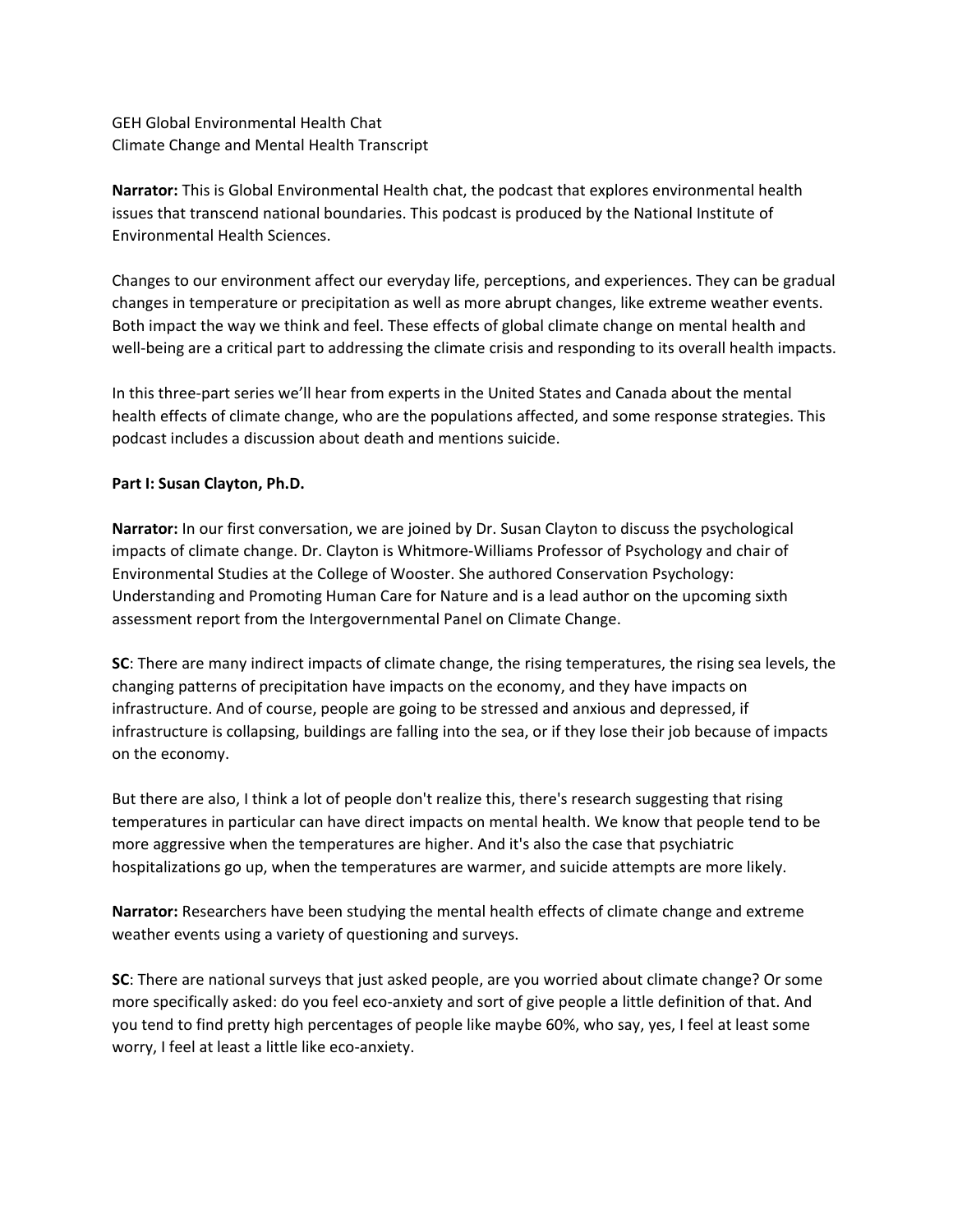With a colleague, Brian Karazsia, I published last year, a measure designed to get at climate anxiety and its potentially more serious manifestation. Looking at, does thinking about climate change, interfere with your ability to work, your ability to have fun? Do you have nightmares about it? Do you find yourself crying?

**Narrator**: The current research on climate change and mental health builds on a wealth of previous research on the mental impacts of extreme weather events. Dr. Clayton explains these events can have similarities in how they affect the mental well-being of survivors.

**SC**: Before people were talking about climate change, we still had extreme weather events and so people were looking at the impacts of these on mental health. So, there's a lot of data and if you measure what it's like to live through a hurricane, for example, it's a pretty stressful, and in some cases, traumatic event. So, you do see increased rates of post-traumatic stress disorder, or anxiety or depressive disorders, you tend to see increased rates of substance abuse, and even domestic violence.

**SC**: There is variability, but it's not clear that it's any worse to live through a hurricane or wildfire. It depends on things like of course, how badly were you affected? What kind of social support do you have? What is the surrounding context?

**Narrator**: The surrounding social context of an extreme weather event influences how populations of concern, such as children, pregnant people, older adults, and people with low incomes are affected by an event. Dr. Clayton reflects on the aftermath of Hurricane Katrina and the role that social determinants of health had on outcomes.

**SC**: Katrina, was such a national event. And one of the things that we saw after that was some things that were very wrong with society, we saw lots of evidence of racial discrimination that had existed before the storm, we saw evidence for racial discrimination in the way people responded to the storm. And so that's just a very vivid example of the way the societal context is going to affect how you respond to that disaster.

Clearly, there is a social justice aspect that. It's just totally without question that some groups are going to be and are already more affected by climate change and environmental issues than others. And it's associated with, of course, where you live, but also with your sort of social status and whether you have access to financial resources, and whether you have access to political power. Minoritized groups in the U.S. are and indigenous communities are definitely more affected by these environmental hazards.

A lot of people around the world and a lot of people in the U.S. live very close to the coast. Climate change threatens those coastal communities. Losing your home is powerful, a powerful, blow, and losing your entire community is an even more powerful blow, especially if you're in a kind of small, tight knit culturally significant community, which those communities tend to be ones in Louisiana and the ones in Alaska.

**Narrator**: Changes in precipitation and extreme weather events also affect inland communities, including farms and the livelihood of farmers.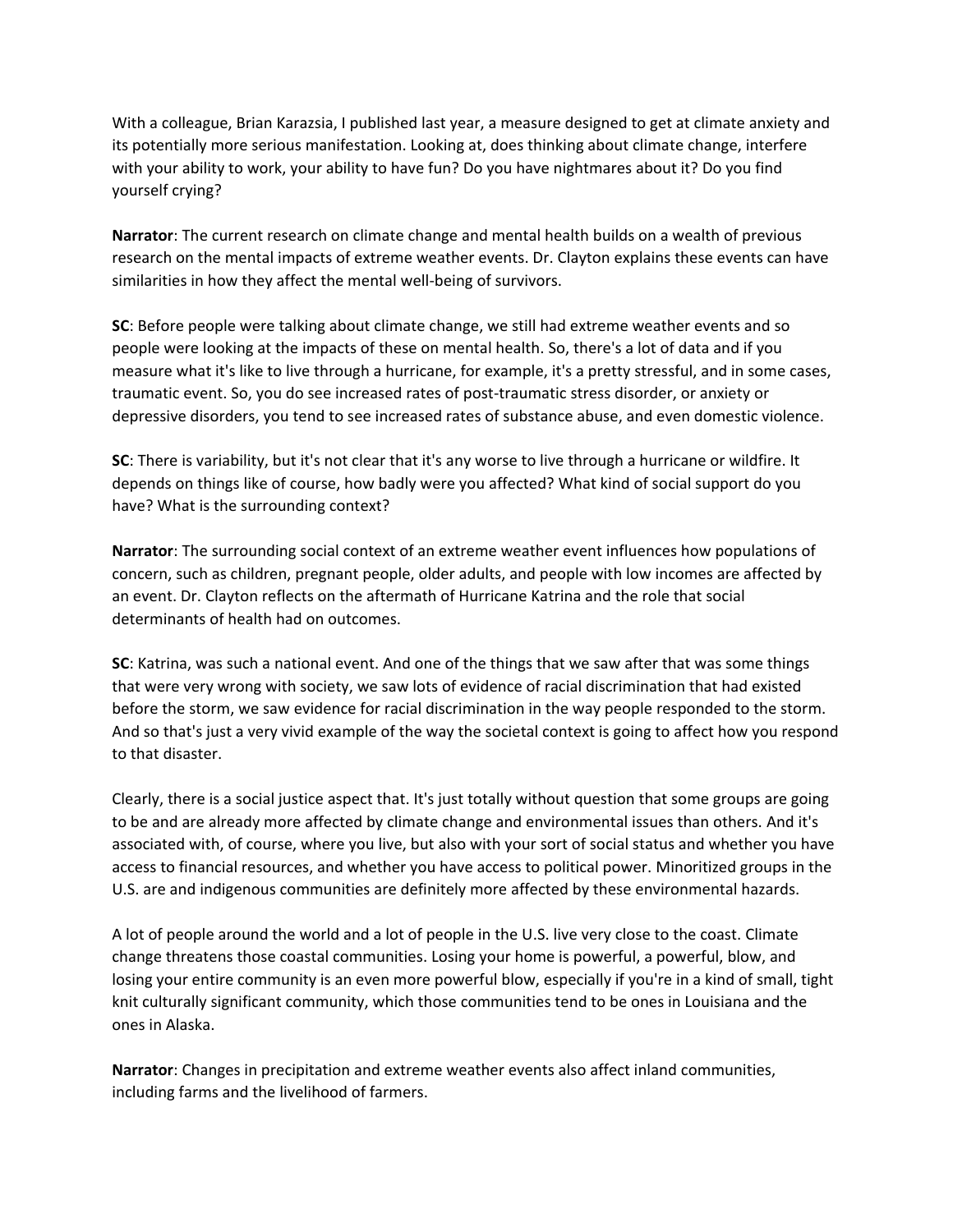**SC**: If the rain patterns change, or the sea warms, the same plants aren't going to grow in the same way. And especially for farmers, their identity tends to be highly wrapped up in what they do, especially small farmers, they often have long standing ties to the land, they feel proud of themselves as stewards of the land in many ways. When the conditions change so much that their crops don't do well. It's kind of emotionally devastating.

**Narrato**r: Dr. Clayton currently does research on climate anxiety. She's interested in the role that psychologists can play in discussions about climate and the environment.

**SC**: I'm trying to understand more about climate anxiety, and who experiences it more, and also, whether that tends to lead to behavior change or not. I'm just about to start a project that looks at the extent to which people make a connection between environmental issues and public health and also social justice - do people recognize that these things are connected?

I think with regard to climate change, we've obviously seen a lot of polarization in our country, we see people who are very much in denial about whether or not it's happening. Understanding how people think about this issue and how they process information about this issue is something else that psychologists can bring to the table.

The natural environment can have a powerful influence on us, both in bad ways as when we experience these environmental stressors and destruction, but also in very good ways. And there's a lot of, you, a huge and growing body of research about the benefits of nature for mental health. The idea of conservation psychology is to take those psychological tools and try to apply them to promoting a healthy relationship between humans and nature, one that's beneficial for humans and for nature.

## **Part II: Joshua C. Morganstein, M.D.**

**Narrator:** In our next conversation with Dr. Joshua Morganstein, we focus on natural disasters and extreme weather events. Dr. Morganstein is Assistant Director at the Center for the Study of Traumatic Stress as well as Associate Professor and Assistant Chair in the Department of Psychiatry at the Uniformed Services University of the Health Sciences and a Captain in the Commissioned Corps of the U.S. Public Health Service. He was a contributing author on the mental health and well-being chapter of the 2016 Climate and Health Assessment led by the United States Global Change Research Program.

**JM:** A lot of what we know about changing global climate, and the research on that, comes from our study of climate-related disasters. I'll call them climate-related disaster certainly because there are some natural disasters that really clearly have a component that is directly related to a changing global climate, there are other natural disasters we aren't so sure about at this point and the evidence isn't quite as strong.

**Narrator:** Climate-related disasters can cause anxiety-related responses as well as chronic and severe mental health disorders.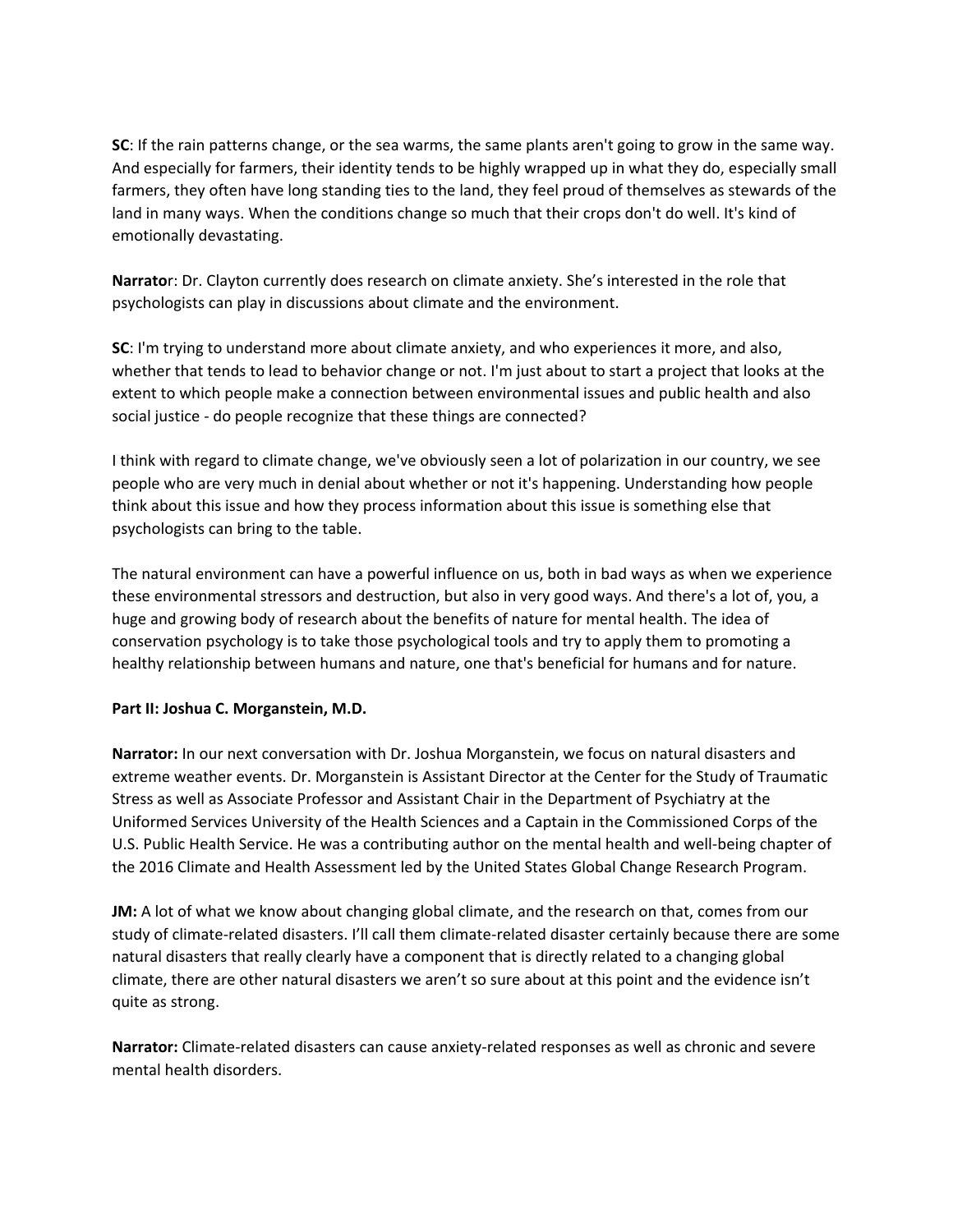**JM:** There are really early types of responses and they're often later responses and we often think about things like post-traumatic stress disorder and depression and anxiety, and those things happen for some people some of the time after disasters of different types, but certainly after climate-related disasters. There are also other things that happen that we don't talk about or think about as much, but they can contribute significant public health burden to our society and really adversely affect health. And those include things like distress reactions, which would be insomnia, reduced perceptions of safety, irritability or distractibility among other things and physical health symptoms as well as things like health risk behaviors that would include things like increasing our use of alcohol or tobacco to cope with stressing emotions.

**Narrator**: Risk of these anxiety-related responses can be examined before, during, and after a climaterelated disaster.

**JM:** I think the way it might be helpful to think about the impacts on individuals and communities is when we look at a disaster, we think about things that confer risk. So, perhaps risk can be looked at in the pre-event or pre-disaster timeframe as well as things that are related to the impacts of a disaster. And then, finally variables that occurred during the recovery from the disaster.

So, for instance in the pre-disaster time frame, we know that people who have a lower socioeconomic status are consistently at risk. People who have lower socioeconomic status for instance are often more likely to live in communities that are more vulnerable to more frequently experienced climate-related disasters reside in dwellings that are less resistant to climate-related disasters. And then receive services in systems that are less prepared and less equipped to manage the effects of climate-related disasters.

Things that may happen during a disaster might involve things like the duration and severity of exposure to trauma or extreme events. People who are closer to an event or who watch someone die or multiple people die or exposed to death and human remains, those might be citizens in a community. It might be public health emergency workers or first responders or health care providers. There's a phenomenon called psychological identification for instance which where we sort of think that could be me or that could be my loved one. And that increases psychological health risks in a number of ways.

Then in the post disaster timeframe during the recovery period, we know that things that can increase risk have to do with people being separated from primary attachment figures so children who are separated from caregivers for instance or older adults maybe with some cognitive difficulties who are separated from a caregiver or even from someone separated from their spouse that can increase risk as well as the death of a loved one (bereavement) can certainly increase elements of risk.

**Narrator**: Indirect and secondary effects, like displacement, can carry an immense personal mental health burden.

**JM:** Another sort of indirect pathway would involve things like, have to evacuate. Then people can end up in evacuation centers which are noisy, and they're crowded and they're bright and they may not feel safe and when people don't feel safe, they don't sleep well, and they also tend to develop other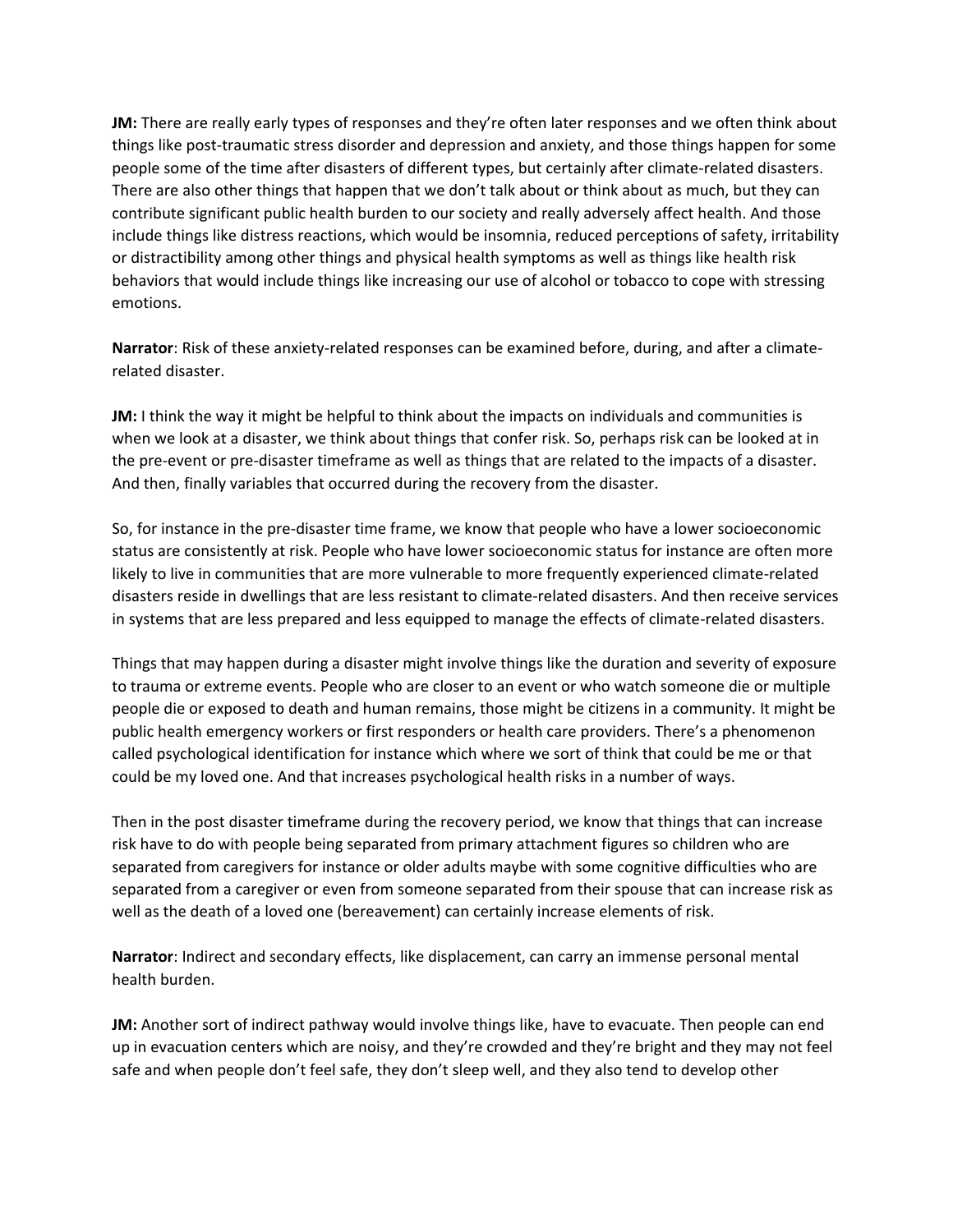symptoms of negative mental health systems that can be troublesome as well as depression or posttraumatic stress symptoms as well as just general psychological distress.

A very interesting graphic that a national media outlet did is to sort of visually helps to articulate this in what's called the Katrina diaspora and it's a graphic that sort of shows where people relocate, almost 1.5 million people that were relocated after hurricanes Katrina and Rita. All those 1.5 million people brought with them a burden of distress that they were experiencing with them into other communities, they also left behind jobs and friends and coworkers and relatives and places that were comfortable and known and social connections.

**Narrator:** Many who experience anxiety-related responses and chronic mental health disorders may grow and become more resilient in the future.

**JM:** I think one of the things that's really important to make sure and remind people is that in addition to things like distress reactions or health risk behaviors or psychological disorders a lot of people also experience resilience. I think our goal is to help foster health and coping and restore well-being from themselves as well. And we have to remember that there also is growth that can come from many people. Sometimes people use the expression post-traumatic growth. I just call it growth where people ultimately go through a difficult situation and they emerge feeling increased ability or perception of their ability to manage a stressor the next time it comes around. That may be one of the reasons why theses a lot of literature that shows that older adults tend to have lower rates of difficulties in many different ways.

**Narrator:** Young children on the other hand may experience distress differently than older adults.

**JM:** I think one of the most important things is educating parents and educating caregivers and educators, reminding people that children show distress often in different ways. And we really need to be alert to these kinds of things because it's easy to misinterpret some of these particular behaviors as misbehavior and the tendency with misbehavior in our society certainly is to respond with discipline. And when we respond to distress with discipline, we might temporarily alter behavior, but we also can amplify feelings of distress and cause it to kind of manifest in other troubling ways as well as really undermine a sense of trust and decrease the likelihood that a child and adolescent will bring their concerns to an adult in the future.

**Narrator:** Dr. Morganstein explained that promoting community collective efficacy and psychological first aid can build resiliency to climate-related disasters.

**JM:** Community collective efficacy is sort of a related concept to community efficacy which is one of the five essential elements that we know are protective for people early after crisis or disaster events or after exposure to mass trauma. And those five essential elements which include enhancing a sense of safety and calming and social connectedness. So efforts to and intervention that enhance those essential elements are thought of as being part of psychological first aid. Which is again an evidencebased framework for supporting individuals and communities after disasters to improve well-being and reduced distress and increased people's ability to function.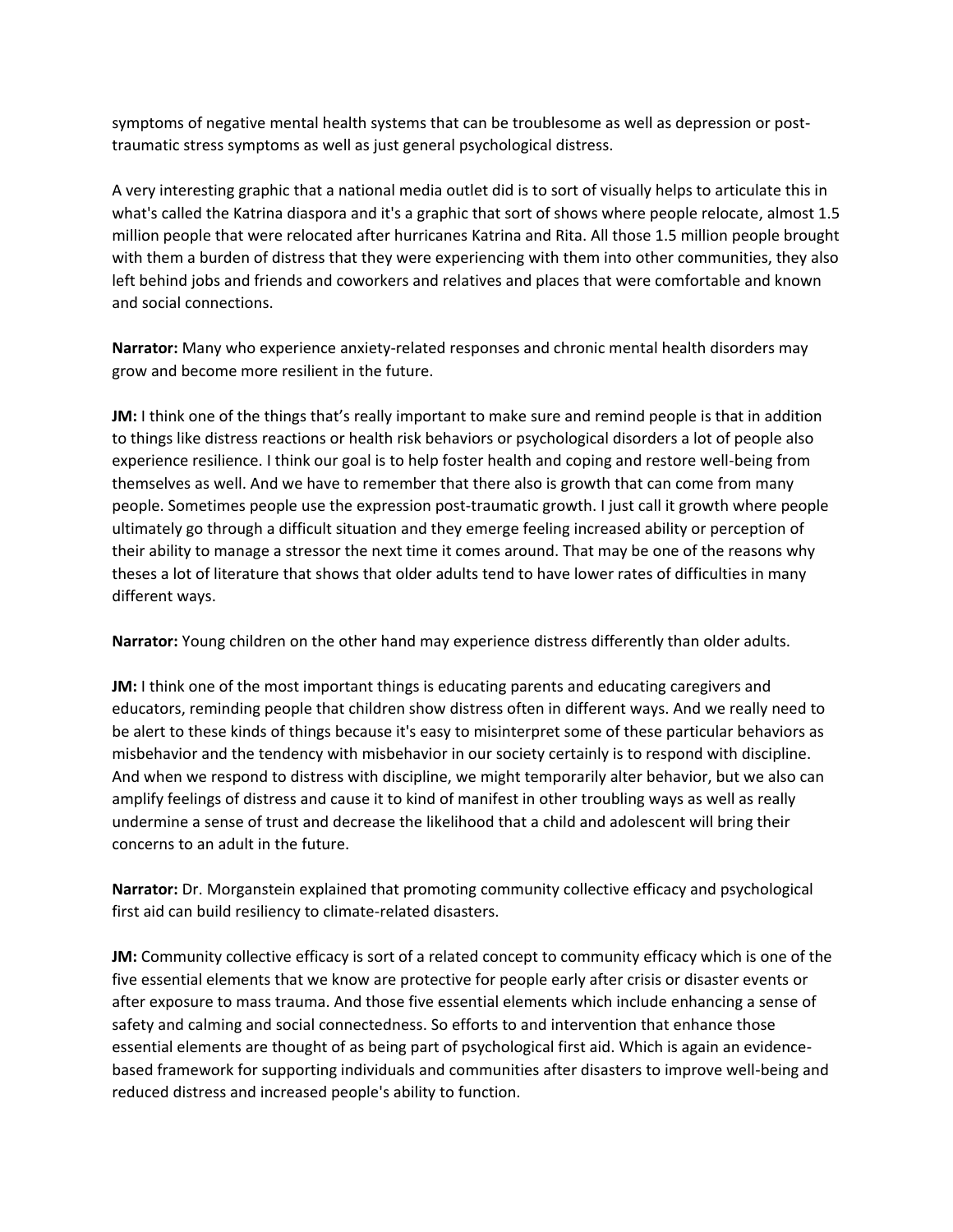I think really the goal, of course is to lower the overall health burden for people, reduce the number of people that develop psychiatric disorders in the long run, and improve the trajectory of recovery for people, that people are recovering more quickly and getting back to doing the things that they want and need to do more promptly.

## **Part III: Katie Hayes, Ph.D.**

**Narrator:** In our final conversation with Dr. Katie Hayes, we focus on what defines populations as vulnerable as well as response strategies to cope with mental health illnesses. Dr. Hayes is a policy analyst and lead author for the climate change and mental health chapter for the upcoming National Climate Change and Health Assessment led by Health Canada.

**KH:** For me, vulnerability is challenging language. I always like to challenge the language of vulnerability because the term vulnerability when we apply it to populations, it can really be seen as a deficit, that there's some sort of intrinsic issue with that person which is not the case. We know that those who are most at risk tend to be those who are already experiencing health inequities based on race, gender, age, socioeconomic status. So really looking at these overarching systemic causes.

**Narrator:** Dr. Hayes explained how social and ecological determinants of health contribute to risk and vulnerability.

**KH:** And so when we think of climate change as well, we know that those who are at greater risk tend to be living in areas or communities that are at higher risk from climate-related hazards whether they live in downwind, downhill, or downstream, which is a kind of and often an environmental justice type approach that they live in substandard physical environments that are greater risk to flooding, that are a greater risk to sea level rise and so it's really important to understand this relationship between the environment and the social determinants of health.

**Narrator:** Rural and urban populations may experience different anxiety-related responses. Dr. Hayes explained that understanding these challenges can inform appropriate response strategies.

**KH:** In a rural environment, particularly in a Canadian context, many of our rural communities don't necessarily have access to the physical infrastructure so physical mental health care, offices buildings that mental health care professionals. And even if they do have access, community members may not have transportation access. There might not be public transportation access to access that mental health care.

Often rural communities tend to be tighter knit have tighter knit communities. There are things like social capital and social networks and a sense of belonging that tend to be stronger in these rural communities which can be a protective factor.

Urban or dense communities might also be more at risk to climate exposures, experiencing, urban heat island effects, which we know that heat has not only physical health implications but can affect mood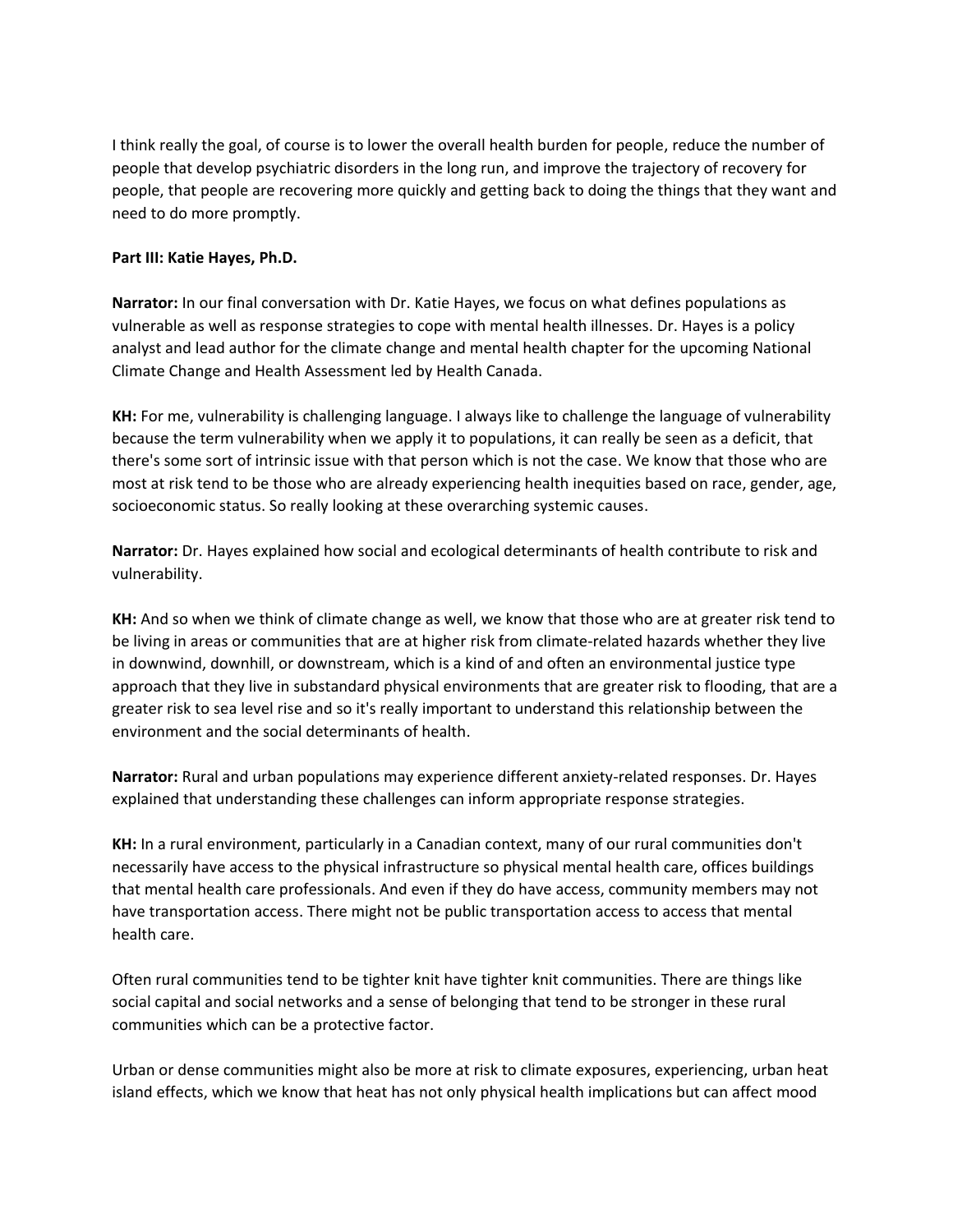and behavioral disorders as well. As well in urban environments there may be access to physical mental health infrastructure.

There is still a rural-urban divide, it's really nuanced in terms of the type of care that might be available because mental health care means different things to different people. And so that sense of community in a rural environment may be very supportive. And in an urban context, even if you're surrounded by people, you can still feel very socially isolated so that can also counteract the mental health benefits of access to care.

**Narrator**: Nearly 2.4 billion people live within 100 kilometers of the coast. The Canadian coastline is the largest in the world. Dr. Hayes explained that coastal populations, northern populations, and indigenous populations face unique challenges.

**KH:** Particular in coastal communities, the concerns are as you mentioned sea level rise and in northern communities in Canada the thawing permafrost and melting sea ice tend to be the greatest risk.

And particularly for our indigenous populations: First Nations, Metis, Inuit, whose traditional ways of hunting and gathering food can be highly impacted. So trapping, fishing, and hunting can be put at greater risk because of not having access to frozen highways and or not having safe access to continue these traditional practices. So that puts a real weight not only on the person who tends to rely on this type of hunting and gathering, but also on their family networks for increasing food insecurity also related to depression and anxiety because your way of life, your way of knowing has been shifted.

So this real impact to livelihood this sense of place can be highly impacted. And so this loss of a sense of place we see in the research can lead to things like depression or substance misuse or family breakdown, anxieties related to a changing environment in a changing climate.

And another key thing to consider as well for many of our coastal communities and globally coastal communities and low-lying Pacific Nations, for example, is displacement related to climate change and that comes with a whole host of mental health outcomes. Not only people experiencing stress and trauma related to being displaced from their homes, but they may experience xenophobia and racism and new host communities, which obviously have mental health and well-being impacts as well.

**Narrator**: For treating and recovering from mental health illnesses, Dr. Hayes explained that individuals and communities should embrace mental health literacy.

**KH:** Mental health literacy is really a better understanding of what our mental health means and that our mental health really exists on a spectrum. Mental health exists on the spectrum just like our physical health does. We might be in a state of affirmative or positive mental health at times we might be struggling, or mental health may be challenged and again at times we might be in deep distress and really need of mental health care, so mental health literacy is really trying to destigmatize mental illness.

Even if people are seeking formalized mental health care, we need to make sure that all of our healthcare providers are really trained in what climate change impacts for mental health can be so